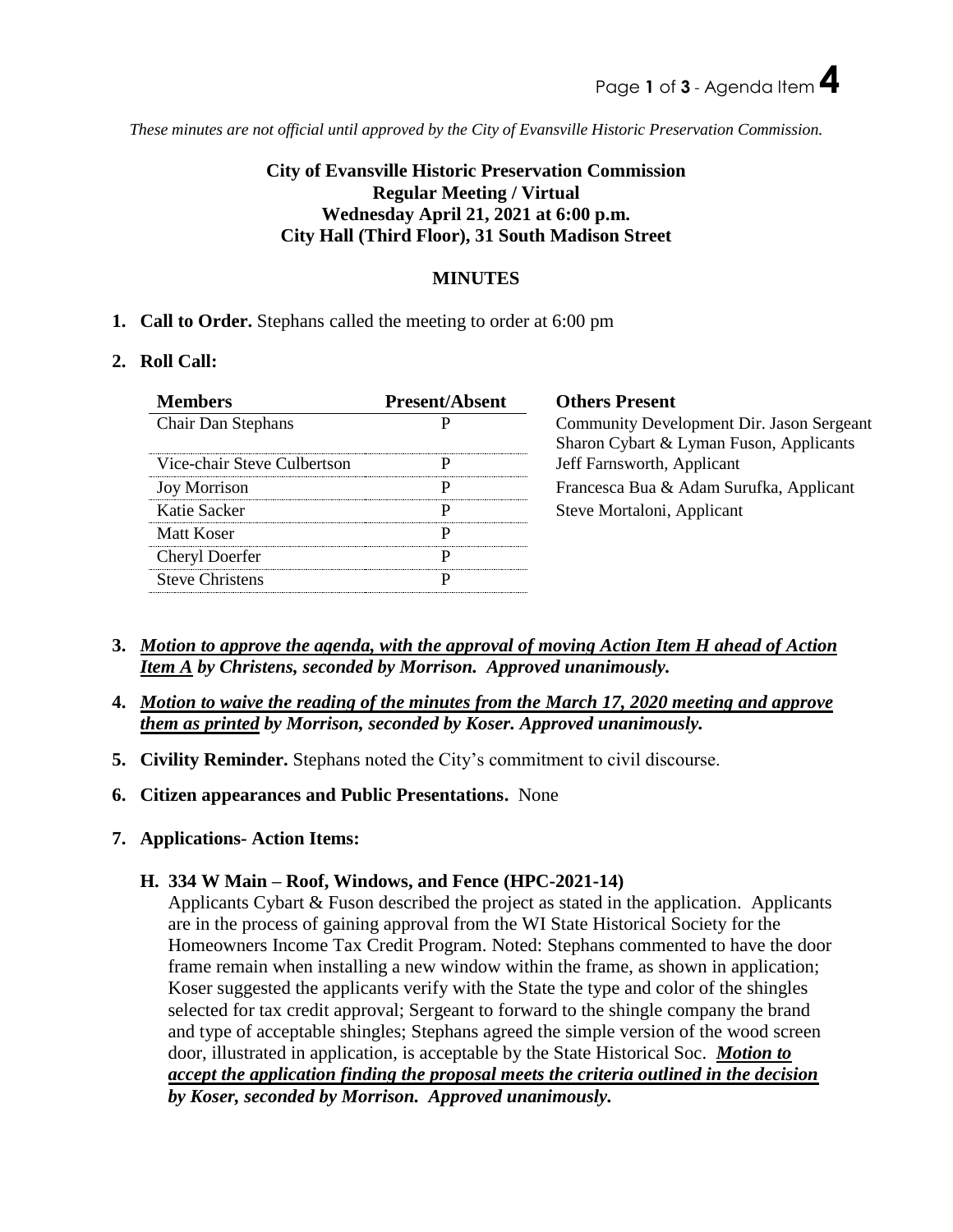*These minutes are not official until approved by the City of Evansville Historic Preservation Commission.*

## **A. 113 E Main – Porch and Stair Repairs (HPC-2020-47)**

Applicant not present. This application has been ongoing for 4 months and details are still unclear or missing. *Motion to deny the application by Stephans, seconded by Culbertson. Approved unanimously.*

### **B. 14 N Madison – Window Replacement (HPC-2021-02)**

Applicant not present. Commission reviewed the application and noted that the Front Window, #5 in application, is to be replaced in kind. The application details a Triple Gliding Window and that is unacceptable for the replacement. The type needs to match in kind the existing window. *Motion to accept the application finding the proposal meets the criteria outlined in the decision, with the following condition that window #5 be replaced in kind by Doerfer, seconded by Koser. Approved unanimously.*

### **C. 100 College Drive– Windows (HPC-2021-03)**

Applicant not present. Some Commission members that had viewed the property noted that the exterior windows are the original wood windows. Also the exterior windows are in good condition noting that the top and bottom sashes line up and lock. Some maintenance is needed but not replacement. *Motion to deny the application by Christens, seconded by Doerfer. Approved unanimously.*

### **D. 133 Grove – Fence and Porch (HPC-2021-09)**

Applicant not present. The application states this is a replacement only, using the same design and materials. *Motion to accept the application finding the proposal meets the criteria outlined in the decision by Culbertson, seconded by Christens. Approved unanimously.*

#### **E. 129 E Main – Porches (HPC-2021-11)**

Applicant Jeff Farnsworth reviewed the project with commission. The front porch needs spindles installation to code and the back porch needs full reconstruction to code. It was discussed that the applicant may choose not to have spindles at the front porch due to the low rise of the porch. Applicant to verify city ordinance if choosing not to have spindles on the front porch. *Motion to accept the application finding the proposal meets the criteria outlined in the decision by Culbertson, seconded by Koser. Approved unanimously.*

## **F. 12 E Main – Roof (HPC-2021-12)**

Applicant Jeff Farnsworth explained the roofed deck is in the back of the building next to the State Bank of Cross Plains. Structure collapsed due to ice and heavy snow. Structure to be rebuilt to code for safety. *Motion to accept the application finding the proposal meets the criteria outlined in the decision by Koser, seconded by Doerfer. Approved unanimously.*